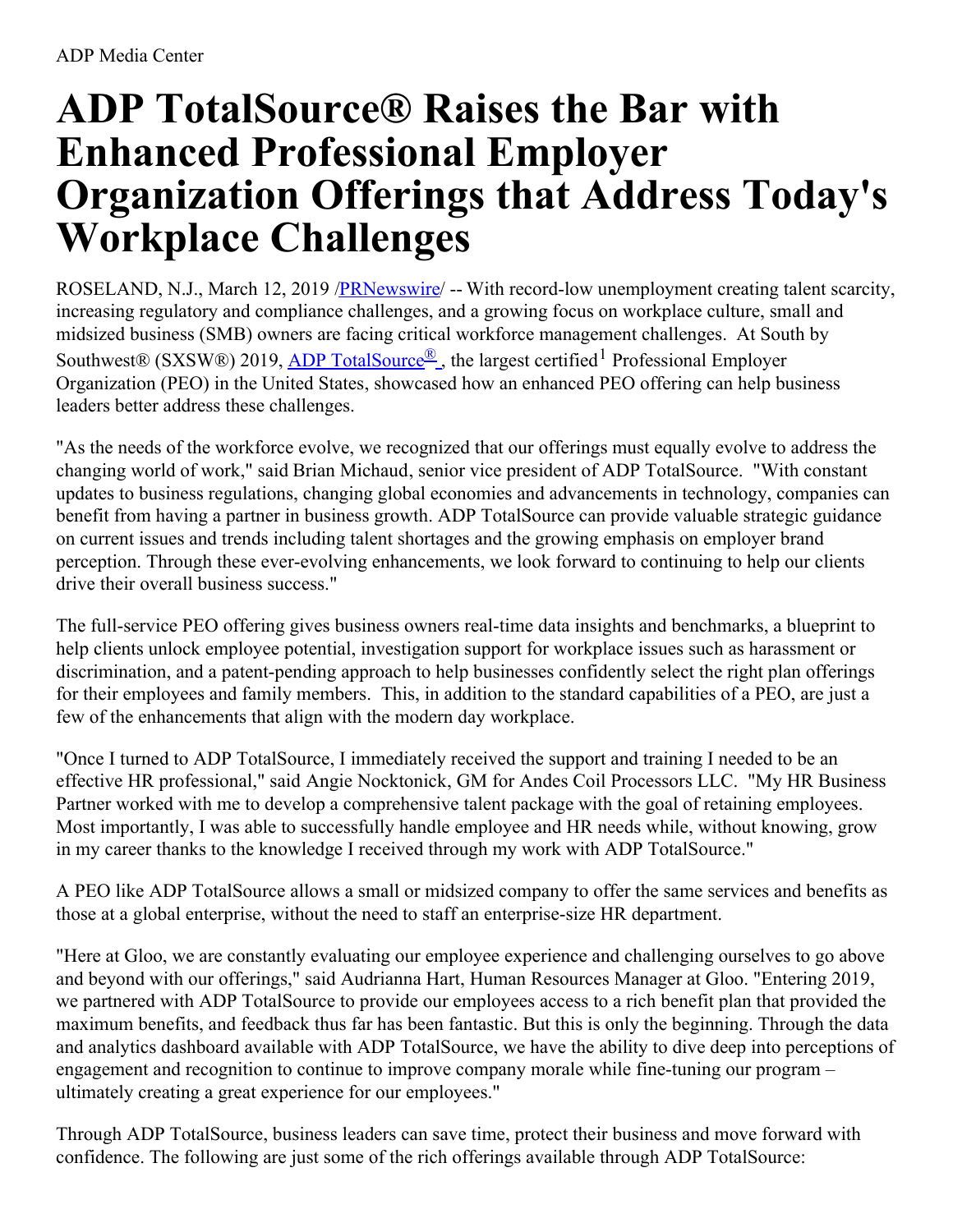## **Talent & Engagement:**

- Featuring a talent blueprint, ADP TotalSource HR experts work with employers to help them better engage and retain their workforce through solutions that support the core needs of an employee at work. ADP featured this approach to talent management and impact stories from employees on stage at SXSW on March 9
- ADP's full-service recruitment team is dedicated to helping its ADP TotalSource clients find and hire new staff and executive-level talent, while reducing the SMBs stress of uncovering top talent

### **Better Benefits:**

- Available now, a new patent-pending approach to helping business owners target the best benefit plan offerings for their employees. Executives can compare plan options and make more educated decisions about what plan offering is best for their company and budget
- Providing an easy, secure integration with other vendors, ADP TotalSource integrates with the award-winning ADP Marketplace to further personalize offerings. Unique benefits include helping employees pay off student loans with payroll contributions, to offering a gift card recognition program to integrating your U.S. PEO population with your global population's HR system of record

### **Protection & Compliance:**

• Receive access to built-in protection and expertise prepared to help you handle the most unexpected incidents. With the rise of discrimination and harassment claims, ADP TotalSource clients have access to a central investigation team to investigate complaints and provide guidance on a course of action. In addition, ADP TotalSource HR experts help companies properly handle employee relations issues and ADP TotalSource provides a legal defense benefit. Clients receive comprehensive support through ADP TotalSource

## **Expertise:**

- A dedicated team of SHRM-credentialed HR experts per client are available along with specialists if unique situations arise
- Access to data to identify trends, personalize recommendations and ensure the business continues to drive forward along with insights such as:
	- Benchmarks to competition in areas such as turnover and overtime, staffing and understanding profit leaks
	- Pay equity analysis to understand where potential gaps may exist
- Together with the client, ADP TotalSource develops a custom Success Plan that marries data analysis, the business' current situation, and company goals that becomes the human capital plan for the organization

#### **About ADP (NASDAQ – ADP)**

Designing better ways to work through cutting-edge products, premium services and exceptional experiences that enable people to reach their full potential. HR, Talent, Benefits, Payroll and Compliance informed by data and designed for people. Learn more at [ADP.com](https://c212.net/c/link/?t=0&l=en&o=2398851-1&h=455535268&u=http%3A%2F%2Fadp.com%2F&a=ADP.com)

*ADP, the ADP logo, and Always Designing for People are trademarks of ADP, LLC. The SXSW Marks are* owned by SXSW, LLC and are used under license. All other marks are the property of their respective